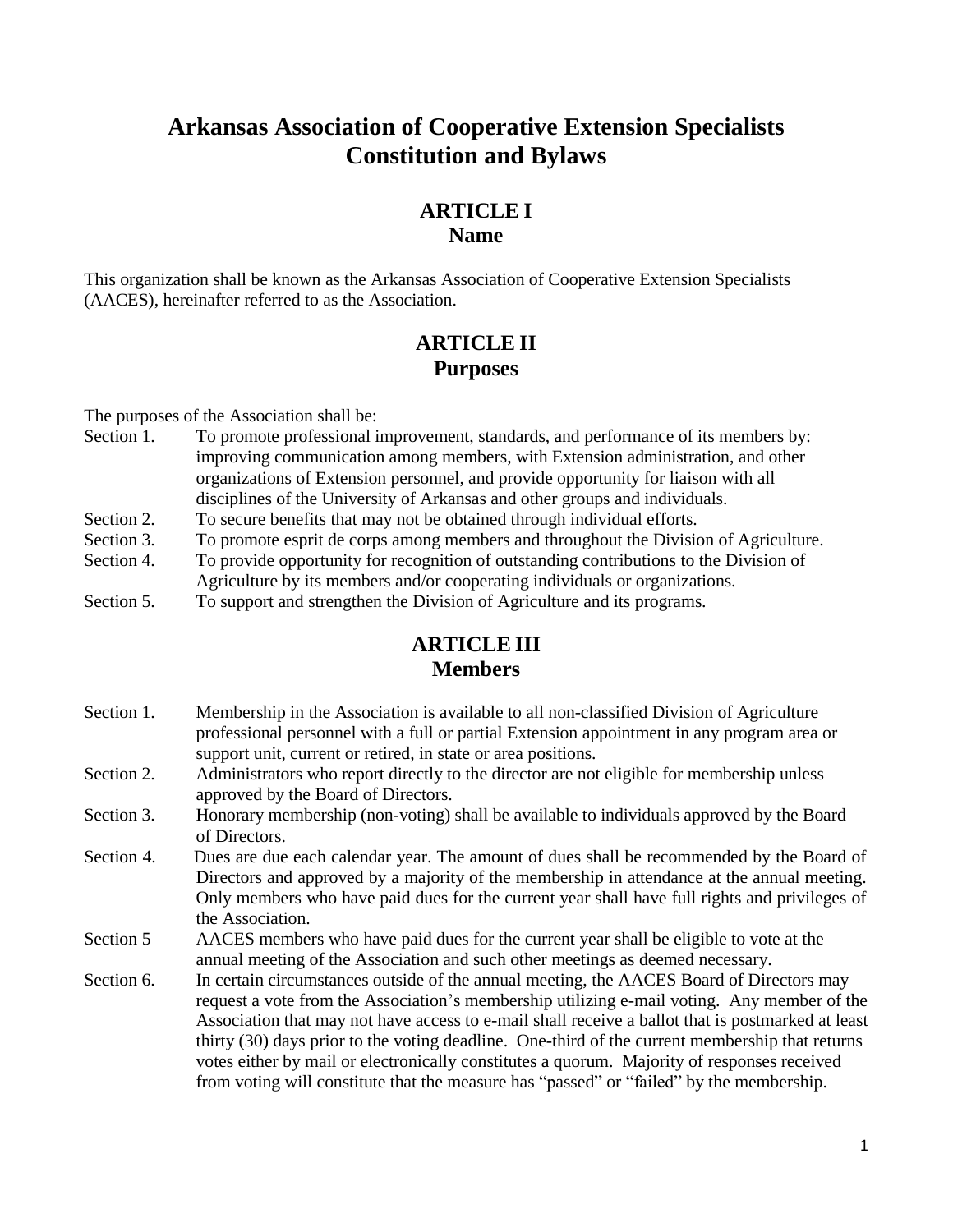Section 7. Board member dues must be paid in full by the first board meeting of the year. If dues are not paid by the first board meeting of the year, the board member will be removed.

## **ARTICLE IV Officers**

- Section 1. The officers of the Association shall consist of president, vice president, secretary, and treasurer.
- Section 2. The term of office for president and vice-president shall be for one (1) year, without succession. The term of office for secretary and treasurer shall be for two (2) years, without succession. The secretary shall be elected for service to begin in even-numbered years. The treasurer shall be elected for service to begin in odd-numbered years
- Section 3. Vacancies.

The Board of Directors shall be empowered to fill any unexpired term of a vacant position. Anyone appointed to fill an unexpired officer term encompassing two-thirds or more of the full term shall be considered as having served a full term and will not be eligible to be nominated for that position at the next annual meeting. Anyone appointed to serve less than two-thirds of the full term will not be considered as having served a full term and will be eligible to be nominated for that position at the next annual meeting.

#### Section 4. Duties.

- A. The president shall preside at all meetings of the Association, Executive Committee, and the Board of Directors.
- B. The vice-president shall assume the duties of the president in the absence of the president and serve as program chair.
- C. The secretary shall keep accurate records of the proceedings of the Executive Committee, Board of Directors, and Annual Meetings, and carry on necessary correspondence of the Association.
- D. The treasurer shall receive and distribute funds of the Association in a bank authorized by the Board of Directors.

#### **ARTICLE V Election of Officers**

- Section 1. The president shall appoint a nominating committee of at least three (3) members from different Extension program areas or support units at least 60 days prior to the annual business meeting. The function of the committee will be to present a slate of officers and directors reflective of the membership at the annual meeting.
- Section 2. Nomination for officers and directors shall be made through the nomination committee or will be accepted from the floor following the nomination committee's report at the annual meeting. No person shall be nominated who has not given consent to serve if elected.
- Section 3. All elected officers and directors shall assume office immediately following the annual meeting.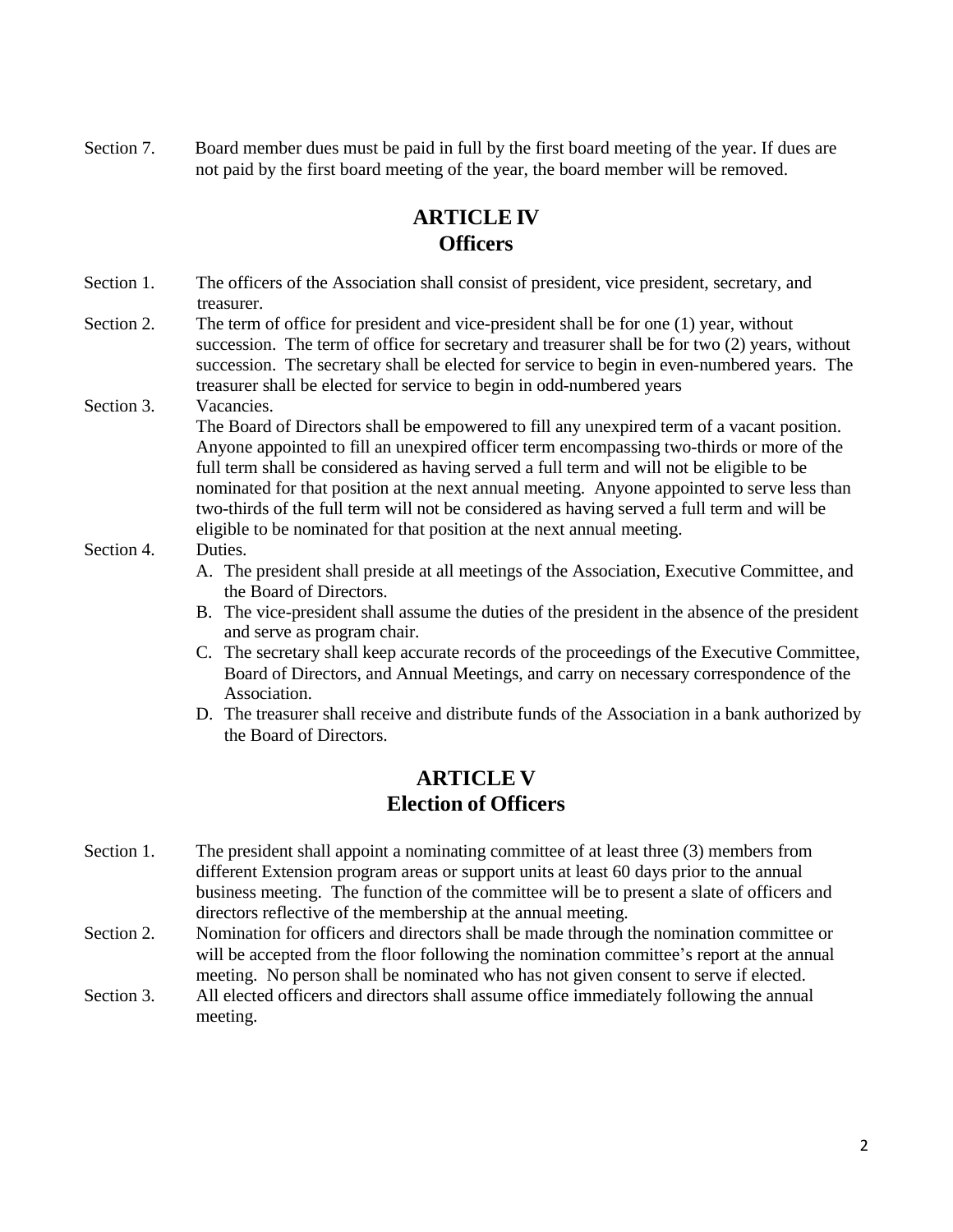# **ARTICLE VI Meetings**

- Section 1. The Association will meet annually and this meeting shall be known as the annual meeting.
- Section 2. The Executive Committee shall set the time and place of the annual meeting of Association membership and such other meetings as deemed necessary. Notice shall be sent to the membership of such meetings at least 60 days in advance.
- Section 3. Special meetings must be called by the Executive Committee within five (5) days upon delivery of a petition to the president or vice-president signed by at least 25 percent of the membership. Notice of a called meeting shall be provided two weeks before such called meeting.
- Section 4. A quorum for annual and special meetings for the Association shall consist of the current members present provided the membership has been properly notified.

# **ARTICLE VII Executive Committee**

- Section 1. The Executive Committee shall consist of the elected officers and immediate past-president.
- Section 2. The Executive Committee shall hold meetings as deemed necessary.
- Section 3. A quorum for the Executive Committee meetings shall consist of a simple majority of its members.

# **ARTICLE VIII Board of Directors**

- Section 1 The Board of Directors shall be composed of the Executive Committee and six (6) directors elected by the membership. The Executive Committee shall serve on the Board of Directors for the terms of their offices. The six (6) directors at large shall serve three (3) year terms, two of which will terminate each year.
- Section 2. The Board of Directors shall meet quarterly and as deemed necessary by the Executive Committee.
- Section 3. The Board of Directors shall be empowered to act on behalf of the membership when the Association is not in session.
- Section 4. It is the responsibility of the Board of Directors to submit official records, such as officers, minutes and other pertinent information, to the web committee for on-line posting.
- Section 5. The Board of Directors shall be empowered to fill any unexpired term occurring on said Board. The appointee shall hold office for the remainder of the unexpired term.
- Section 6. A quorum for the Board of Directors shall consist of a simple majority of its members.

## **ARTICLE IX Committees**

Section 1. Standing committees of the Association shall be Constitution and Audit, Recognition and Awards, Professional Improvement/Social, Budget, Website/History, Membership, Resolutions, Fundraising, and Community Service. Other standing committees shall be established as the Board of Directors and/or membership deem necessary.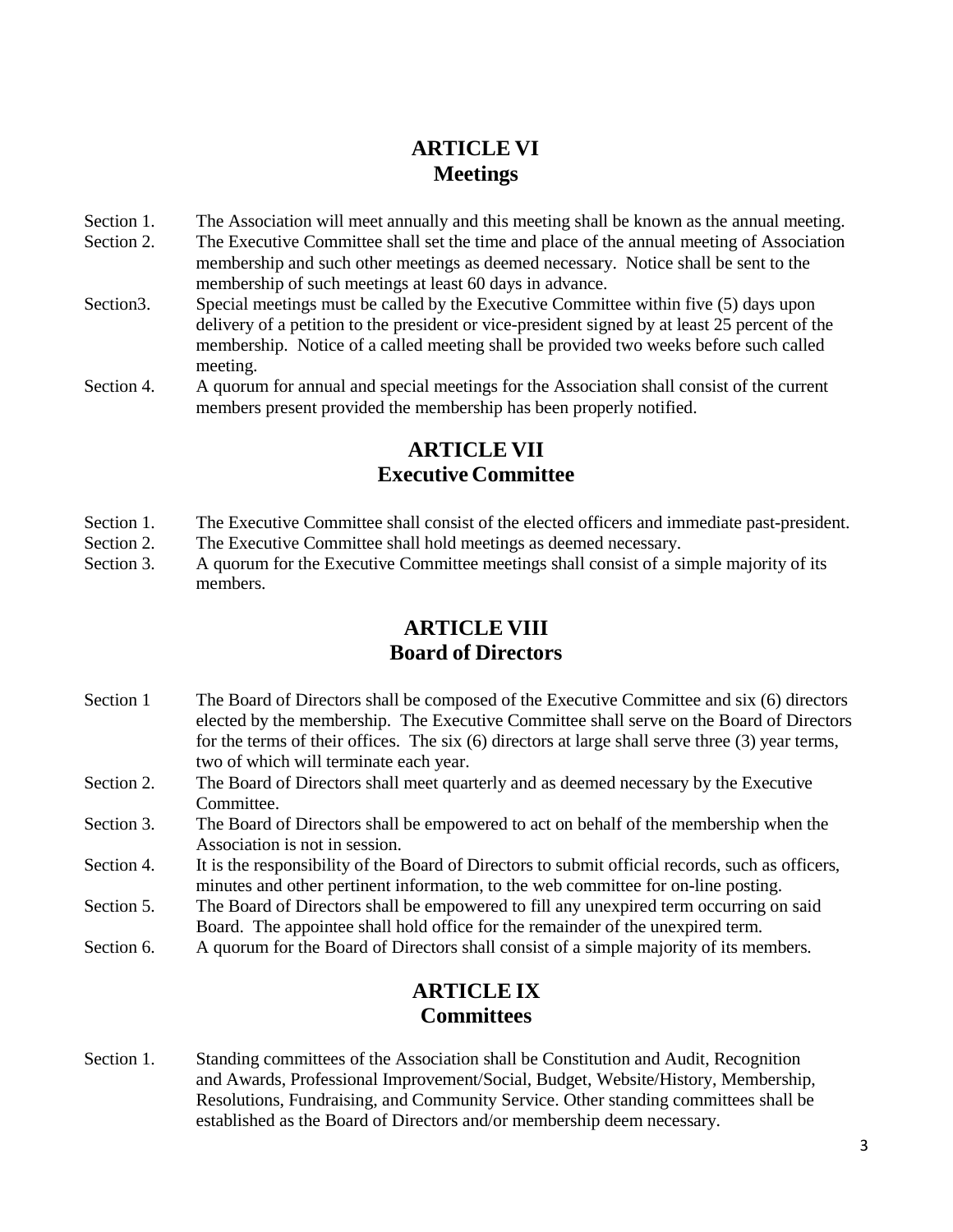Section 2. Ad-hoc committees shall be appointed by the president as needed.

Section 3. Each standing committee shall consist of a Chair (Co-chairs), vice-chair and a minimum three other members. The President appoints all committee members from those who have indicated an interest in serving on the committee. The term for chair is two years with the vice- chair automatically becoming chair upon expiration of the chair's term. A new vicechair should be elected from the current members. Committee members will serve one year with the term expiring at the conclusion of the annual meeting. Members can be reappointed to additional term(s). Deviations from this committee structure shall be at the discretion of the Board of Directors. When an unexpired vacancy is filled, the term will be the remainder of the term being replaced.

#### Section 4. The President shall be an ex officio member of all committees except the nominating committee.

- Section 5. Each Committee shall keep a record of its notes, minutes, and other material that will trail its progress and be a help to committees formed in the future. Such minutes and other material shall be copied to the President/Executive Committee and provided upon request during the annual business meeting. Official records shall be maintained on the web. It is the responsibility of Committee chairs to submit official records, such as membership, respective terms and other pertinent information, to the web committee for on-line posting.
- Section 6. The Constitution and Audit Committee duties are: 1) Audit the financial records of the Association and present a report at the annual meeting. 2) Review the Constitution and Bylaws to insure they remain true to the purpose of the Association and present a report at the annual meeting. 3) Insure membership remains aware of adoption and amendment procedures as outlined in the Constitution.
- Section 7. Professional Improvement/Social committee duties are: 1) Survey membership and develop program ideas that will address the needs of the association members, including topics for speakers, workshops, and names of presenters. 2) Coordinate Professional Improvement opportunities for membership on annual basis. 3) Maintain Professional Improvement opportunities on website. 4) Develop, organize, and promote activities and events that develop spirit de corps among the membership. 5) Solicit resources to fund such events.
- Section 8. Budget Committee duties are: 1) Prepare an annual budget and present it to the Board of Directors for approval prior to the annual business meeting. 2) Treasurer shall serve as cochair.
- Section 9: Recognition and Awards Committee duties are: 1) Inform the membership of awards available. 2) Solicit nominations at least 45 days prior to the presentation of the awards. 3) Maintain a list of past recipients. 4) Select award recipients. 5) Notify award recipients' spouses and invite them to the recognition event. 6) Obtain ALL awards and plaques including the outgoing President's plaque. 7) Present awards.
- Section 10. Website/History Committee duties are: 1) Manage the design, standards and maintenance of The Association Website. 2) Coordinate the updating of the website information and pictures throughout the year. 3) The webmaster either places all information online or instructs other committees to do so. 4) Update the following information after installation of new officers each year within 30 days, Committee and officer names and terms; resolutions, award winners, bylaw changes, AACES Calendar of Events, and/or other current organizational information posted. 5) Make recommendations to the Board regarding changes in the website. 6) Maintain accurate records of the association so as to preserve its history.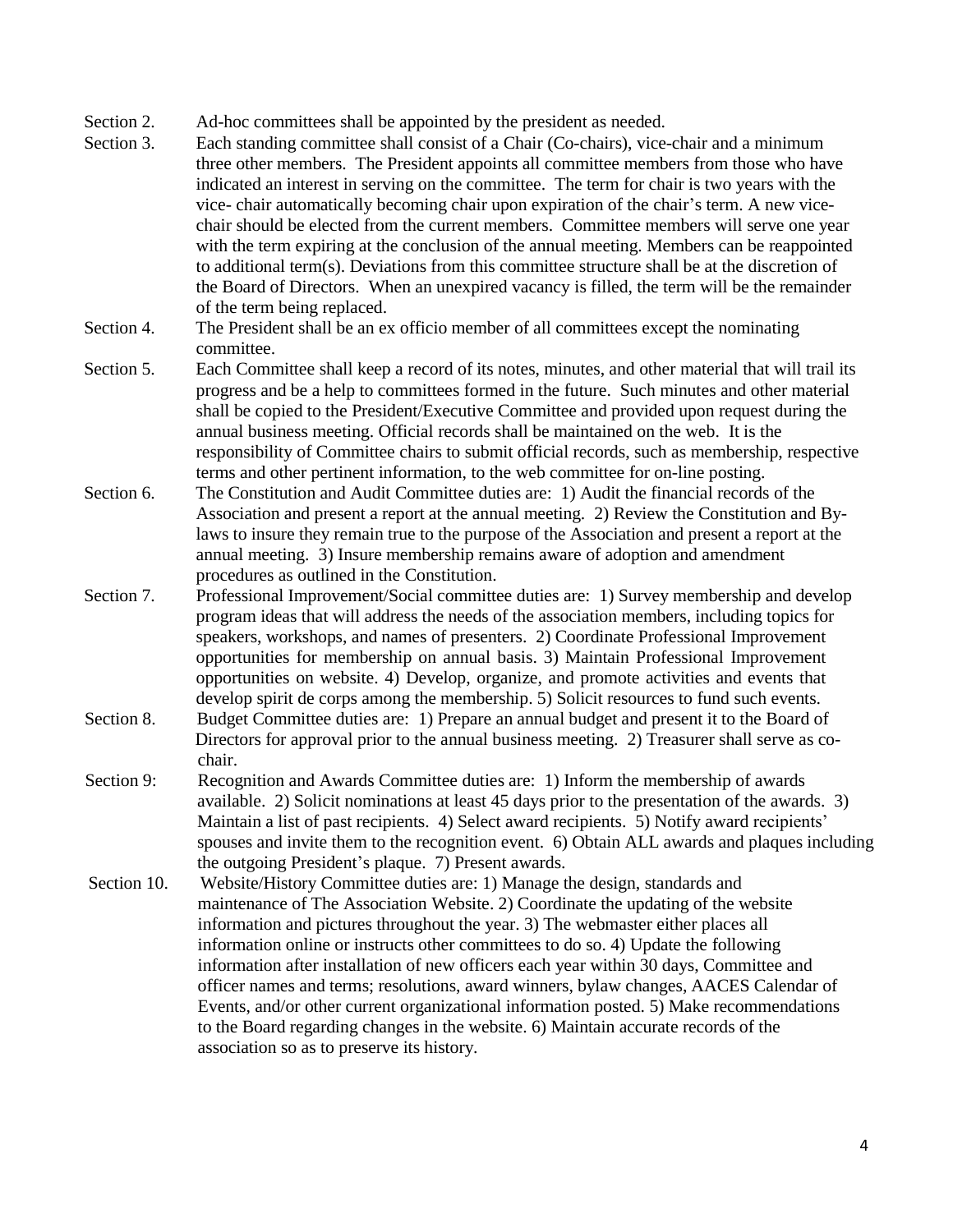- Section 11. Membership Committee duties are: 1) Send notices of membership renewal. 2) Recruit new members. 3) Maintain current list of members.
- Section 12. Resolutions Committee duties are: 1) Solicit resolution proposals from members. 2) Present proposed resolutions to membership. 3) Provide resolutions to professional association responsible for presenting all resolutions to Administration. 4) Provide administrative response to membership.
- Section 13. Fundraising Committee duties are: 1) Work with Budget Committee and Board of Directors to determine fundraising needs of organization. 2) Organize and conduct fundraising activities.
- Section 14. Community Service Committee duties are: 1) Organize annual community service projects. 2) Report results of projects to the membership.

### **ARTICLE X Finances**

- Section 1. The treasurer shall receive and distribute funds of the Association in a bank authorized by the Board of Directors.
- Section 2. The Budget Committee shall prepare an annual budget and present it to the Board of Directors for approval prior to the annual business meeting.
- Section 3. The Constitution and Audit Committee shall audit the financial records of the Association and present a report at the annual meeting.
- Section 4. The fiscal period for the association shall be the calendar year, January 1-December 31.

# **ARTICLE XI Dissolution**

Upon dissolution of the Association, the Board of Directors shall, after paying or making provisions for the payment of all the liabilities of the Association, dispose of all the assets of the Association to another tax exempt extension association with similar purpose(s) as stated in Article II.

#### **ARTICLE XII Parliamentary Authority**

Proceedings, rules, and parliamentary procedures shall, except as herein provided, be in accord with Robert's Rules of Order, latest edition.

## **ARTICLE XIII Amendments**

- Section 1. This constitution and bylaws may be amended, revised, or replaced at any annual business meeting of the Association by affirmative vote of two-thirds of the members present and voting, provided a notice of the proposed amendments, revisions, or repeal has been provided to the members no less than 30 days prior to the annual business meeting.
- Section 2. Approved amendments or revisions so made will go into effect immediately.